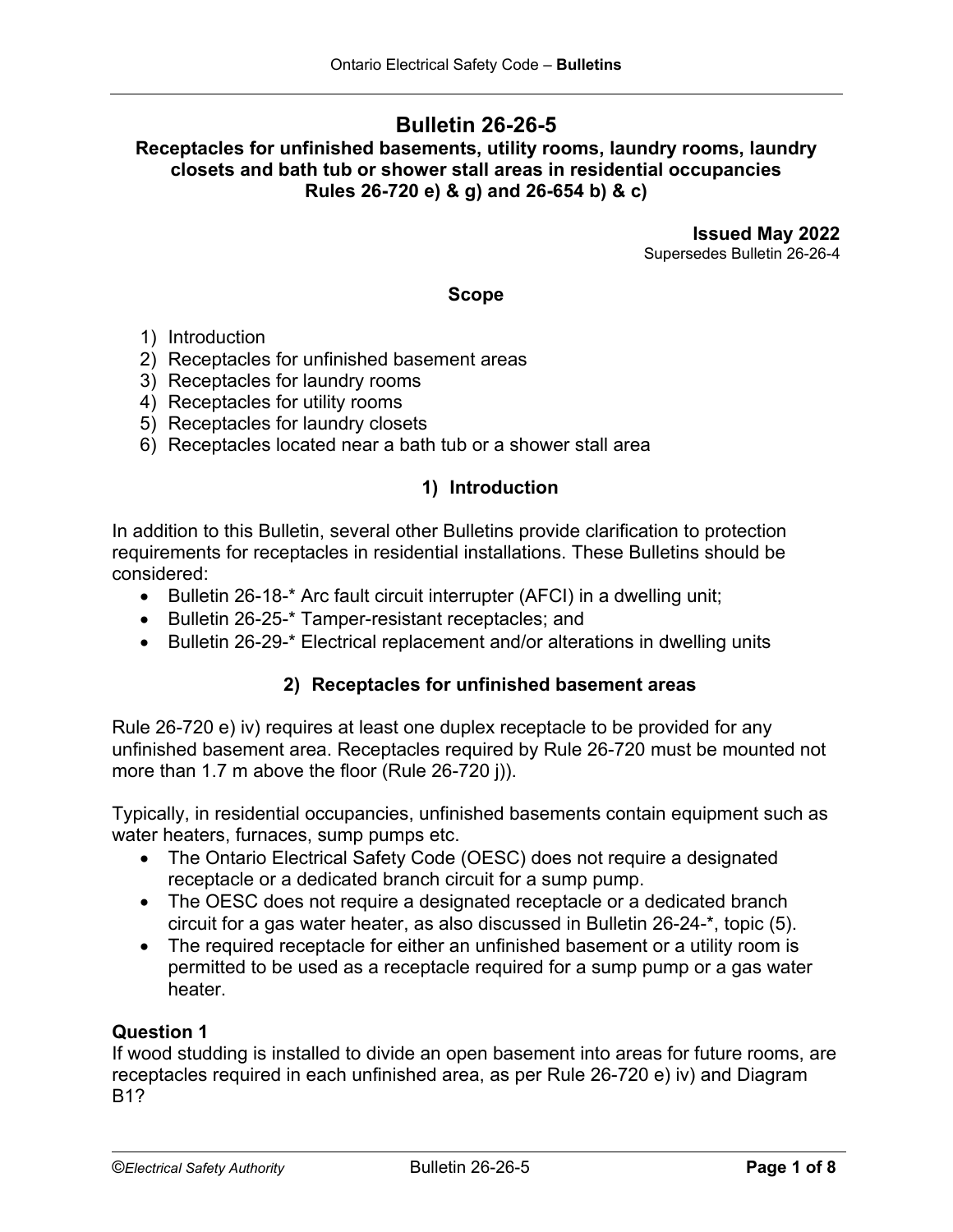## **Answer 1**

Yes. If wood studding is installed (even though no drywall is installed) to divide an open unfinished basement into more than one areas for future rooms, a receptacle is required in each unfinished area, as per the Rule 26-720 e) iv) requirement.

Additionally, if one of the unfinished basement areas contains complete plumbing to accommodate a washing machine, then the additional requirements for a laundry receptacle apply, as per Rule 26-720 e) i), in addition to requirements for unfinished basement area receptacle(s), as per Diagram B1.

However, if one of the areas is designated as a laundry room or a utility room, then the requirements for laundry or utility room receptacles apply, as per Rule 26-720 e) i) and ii) or iii).

### **Rationale 1**

Rule 26-720 e) iv) requires at least one duplex receptacle in any unfinished basement area. The Rule refers to an "area" not to a room, therefore, if studs are installed to divide the whole basement into separate areas, each area is required to have at least one duplex receptacle, see Diagram B1. Moreover, receptacles required by items i) through iv) in Rule 26-720 e) are separate receptacles (the items are prefixed by the word "and"). A washing machine receptacle (where complete plumbing work is done for a washing machine) is still required, in addition to any receptacle(s) required for an "unfinished basement".

## **Diagram B1 – Divided unfinished basement areas**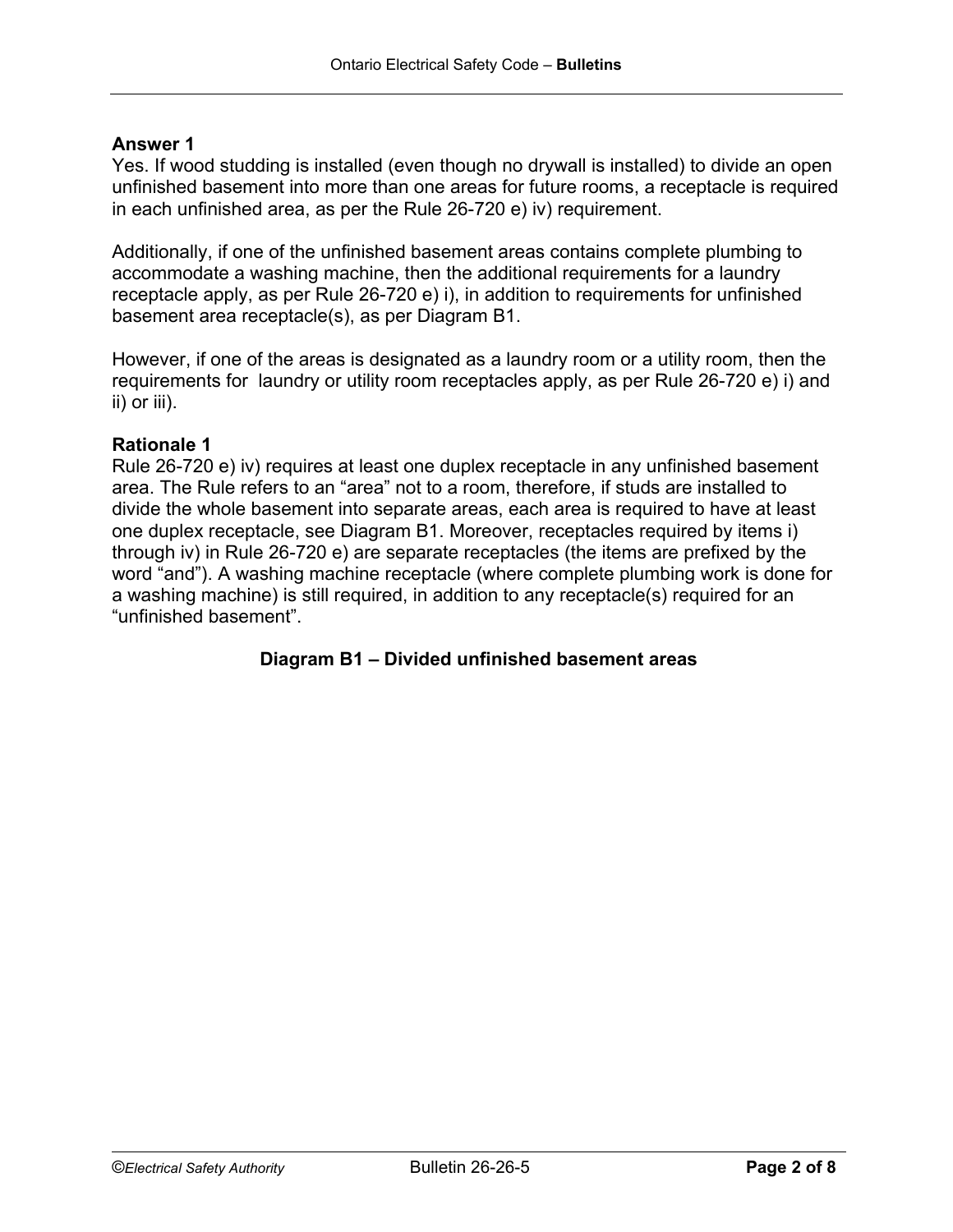

# **3) Receptacles and branch circuit for laundry rooms**

A receptacle is required in each space where the complete plumbing is installed to accommodate a washing machine, as per Rule 26-720 e) i). Also, at least one additional receptacle is required in the laundry room as per Rule 26-720 e) ii) and Diagram B2.

Rule 26-654 b) requires at least one branch circuit to be provided solely for receptacles installed in the laundry rooms, as per Diagram B2.

# **Diagram B2 – Receptacles and branch circuit for laundry room**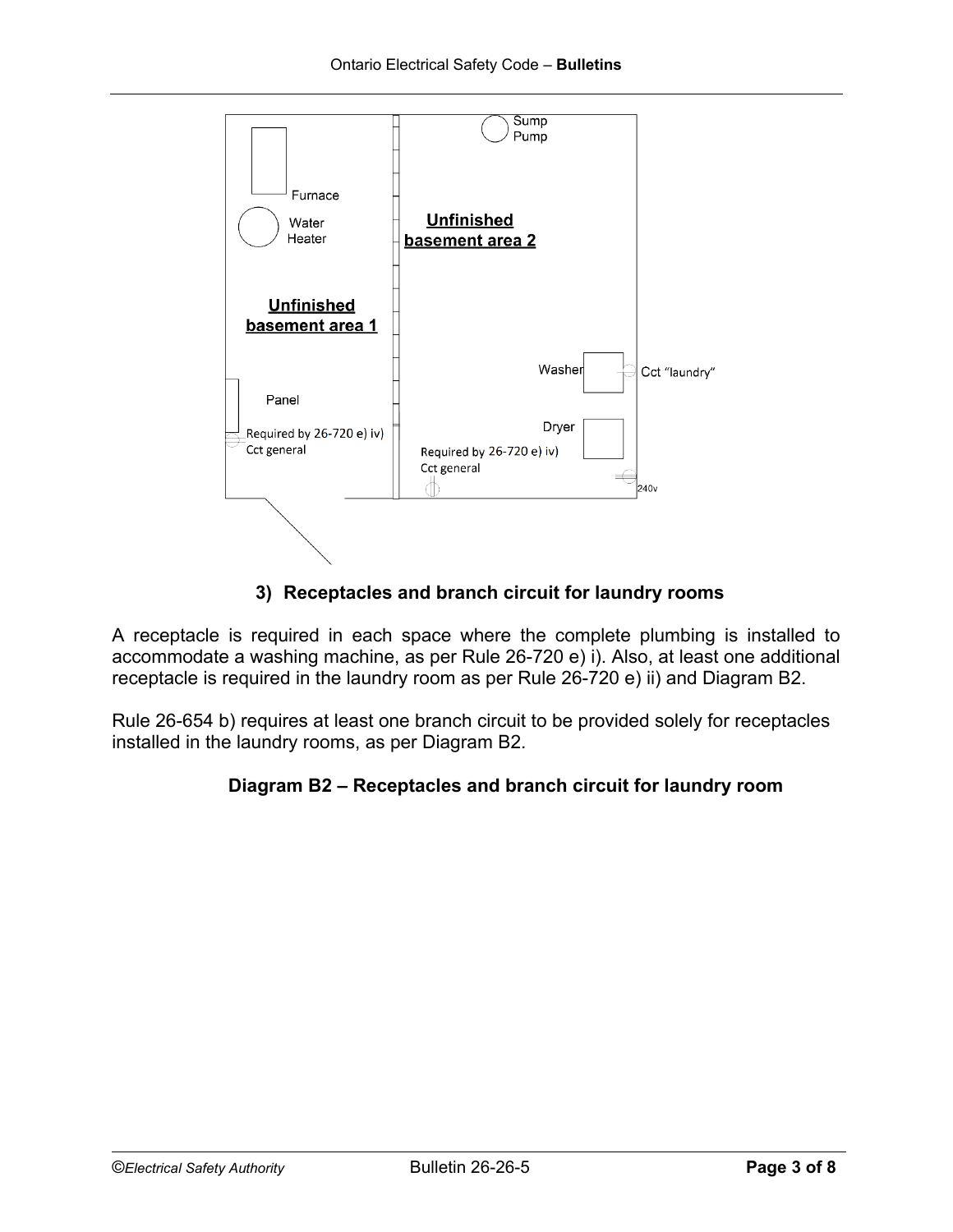

# **4) Receptacles and branch circuit for utility rooms**

Rule 26-720 e) iii) requires at least one duplex receptacle to be provided for each utility room, as per Diagram B3.

Rule 26-654 c) requires at least one branch circuit to be provided solely for receptacles installed in the utility room, as per Diagram B3.

In an open unfinished basement in dwelling units, where no dedicated utility room exists, and typical utility equipment is installed in the area, there is no Code requirement for the utility room receptacle and the branch circuit, as per Diagram B2 (utility room is not defined).

For the utility area within the laundry room (as shown on Diagram B4), no additional utility room receptacle is required by the OESC. If additional receptacles are provided, as needed for cord connected equipment (i.e.: gas water heater), they shall be within reach of the equipment to ensure that extension cords are not used as a substitute for fixed wiring.

# **Diagram B3 – Receptacles and branch circuit for the utility room**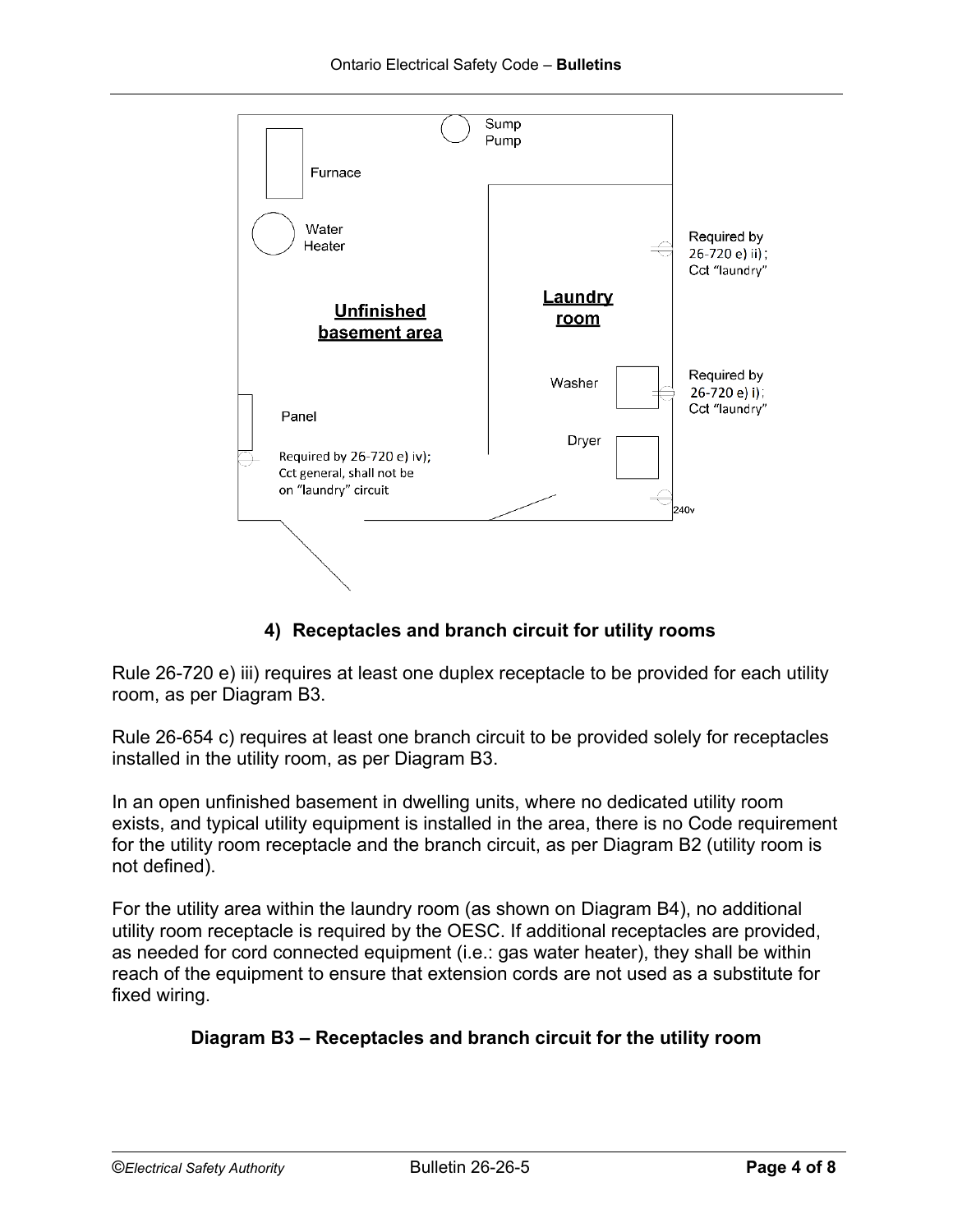

# **Diagram B4 – Receptacles and branch circuit for a laundry room that includes utility room equipment**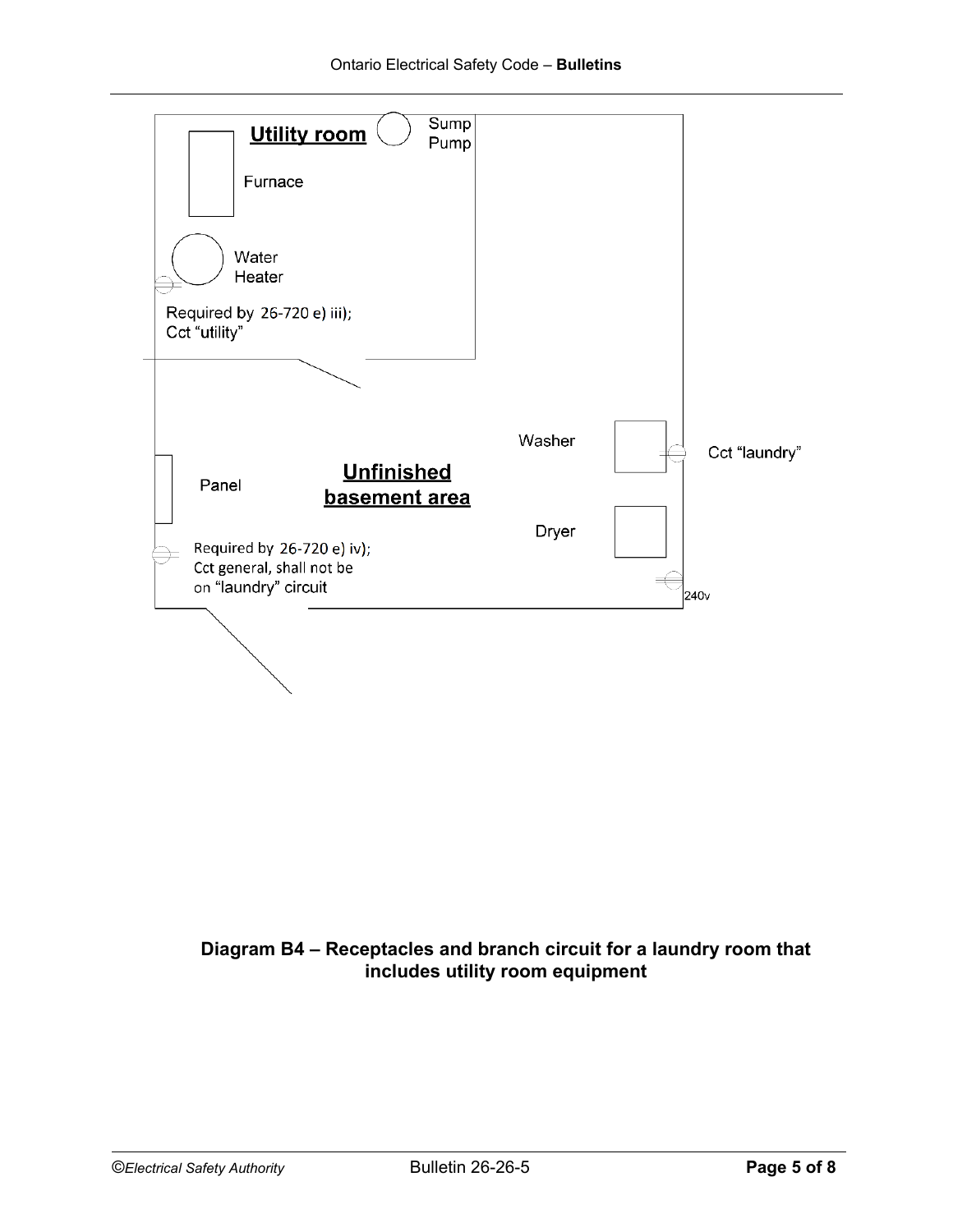

**5) Receptacles for laundry closets**

In laundry closets, where the complete plumbing is installed to accommodate a washing machine, at least one duplex receptacle shall be provided, as per Rule 26-720 e) i). A laundry closet is not a laundry room and a receptacle specified by Rule 26-720 e) ii) is not required.

# **Question 2**

Where the stacking washer/dryer is installed (as shown on Photo B1) and fed with only a 240 V receptacle feed, is the 120 V washing machine receptacle (Rule 26-720 e) i)) required to be installed?

## **Answer 2**

No. Where the stacking washer/dryer is installed and fed with only a 240 V receptacle feed, the 120 V washing machine receptacle (Rule 26-720 e) i)) is permitted to be omitted. The 240 V receptacle shall be considered as satisfying the washing machine receptacle required by Rule 26-720 e) i).

# **Photo B1 – Laundry closet**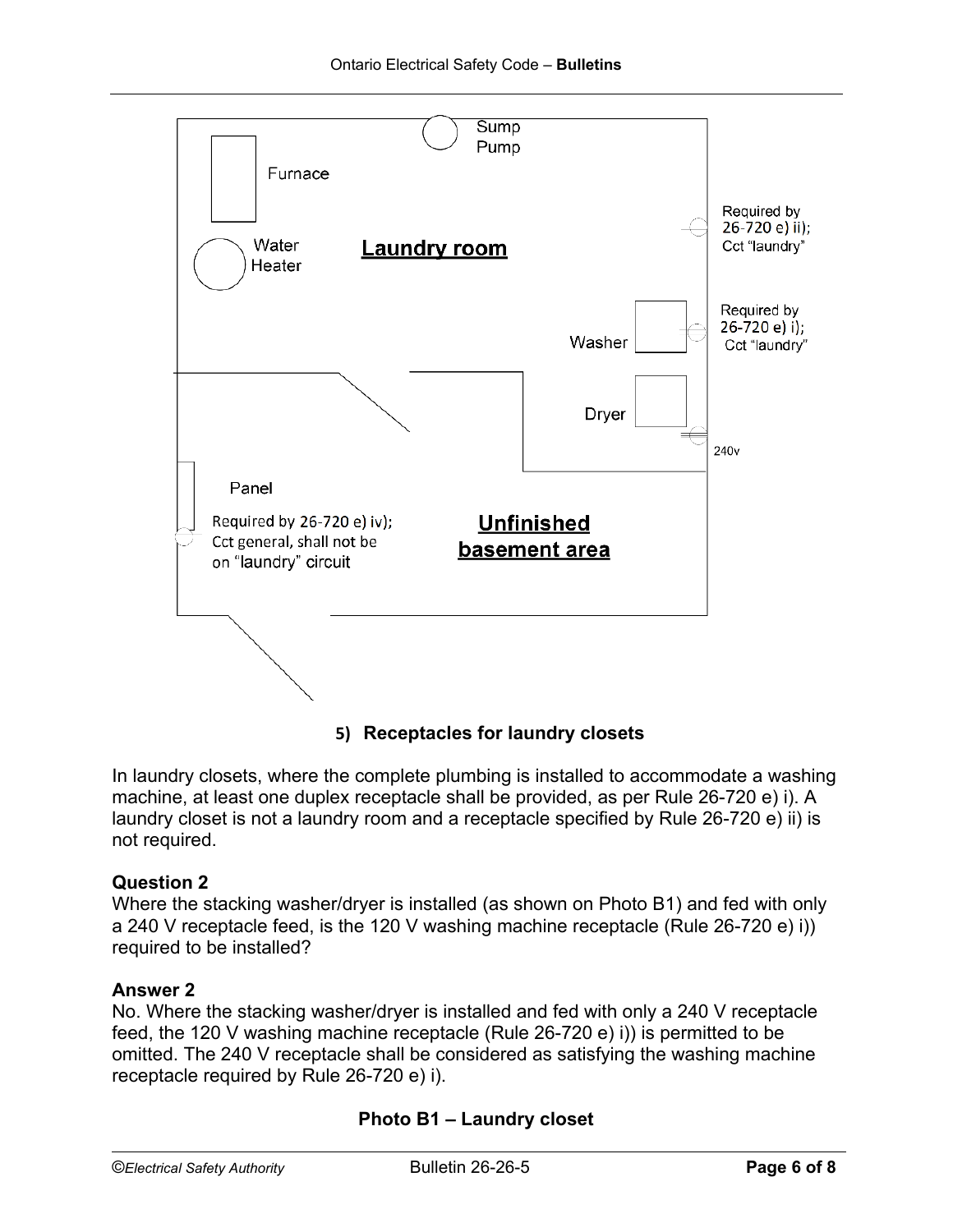

# **6) Receptacles located near a bath tub or shower stall area**

## **Question 3**

Does the OESC contain rules permitting the installation of an entertainment device, such as a television, to be located near a bath tub or shower stall?

### **Answer 3**

No. Rule 26-720 g) contains rules for the receptacle only, which is to be located at least 1 m from the bath tub or shower stall. The distance is measured horizontally between the receptacle and bath tub or shower without piercing a wall, partition or similar obstacle.

### **Note**

The Rule states that [receptacles](javascript:popup() installed in [bathrooms](javascript:popup() shall, **where practicable**, be located at least 1 m but in no case less than 500 mm from the bathtub or shower stall.

### **Question 4**

If the installation of a television renders the receptacle inaccessible, can a deviation be permitted to allow the receptacle to be installed within the distance limitations in Rule 26-720 g)?

# **Answer 4**  No.

## **Rationale 4**